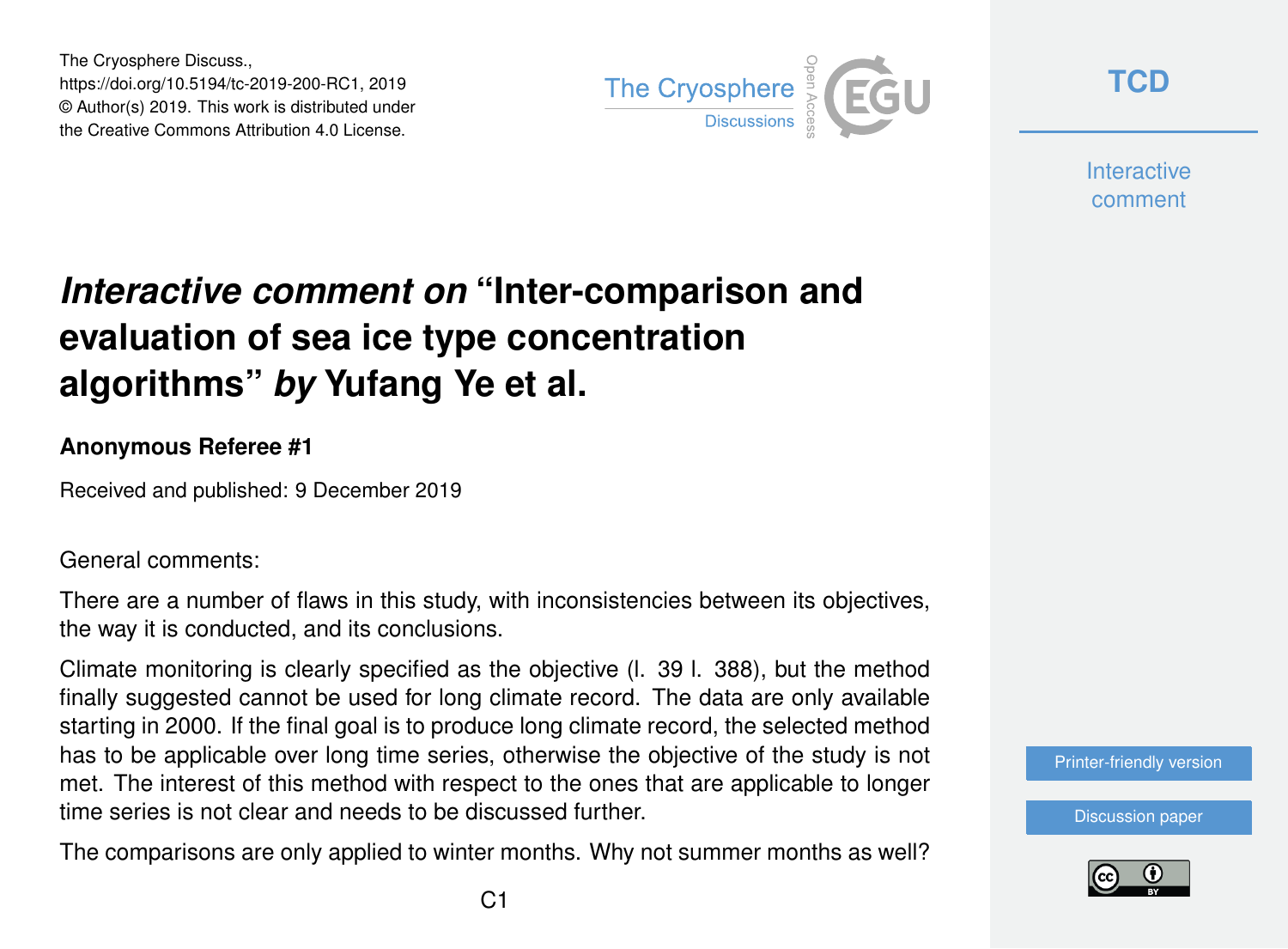The reviewer is well aware that the algorithms have strong limitations during summer months. However, the real problems have to be tackled. From a year to the next, the sea ice decline essentially occurs during the summer months, not during the winter months. Would it be interesting as well to evaluate the methods during that period? It is necessary here to better justify the use of winter data only, if summer data are not explored.

Sea ice types are FYI or MYI. The type is thus directly related to the age of the ice. The paper uses two sea ice type algorithms. It also describes and uses sea ice age algorithms. From a naïve point of view, the two variables should be related, with the sea ice type derived from the sea ice age. Can you elaborate on the fundamental difference between the nature of the two variables and their relative merits? It is actually very surprising to see that the algorithms for sea ice types and sea ice ages are generated by partly common producers, but with very different methods for the two products and consequently possible inconsistencies. Consequently, the first step is to compare the two types of products (sea ice type and sea ice age), and if not consistent, they should be reconciled (especially if they are generated by the same groups).

Snow impact on the signal is mentioned (l. 33), but not discussed in the rest of the paper.

The study should focus on the analysis of a limited number of carefully selected products, based on the underlying physics of the observations involved in the algorithms, and on the method used in the algorithms, having in mind the improvement of consistent climate series.

More specific comments:

The title of Section 3.1 mentions three sea ice type concentration algorithms. Finally, eight of them are compared, six of them from the same provider, and with common features between them and with the two others. Four are only derived from passive observations, with a maximum of four channels (19 and 37 GHz, possibly dual polar-

# **[TCD](https://www.the-cryosphere-discuss.net/)**

**Interactive** comment

[Printer-friendly version](https://www.the-cryosphere-discuss.net/tc-2019-200/tc-2019-200-RC1-print.pdf)

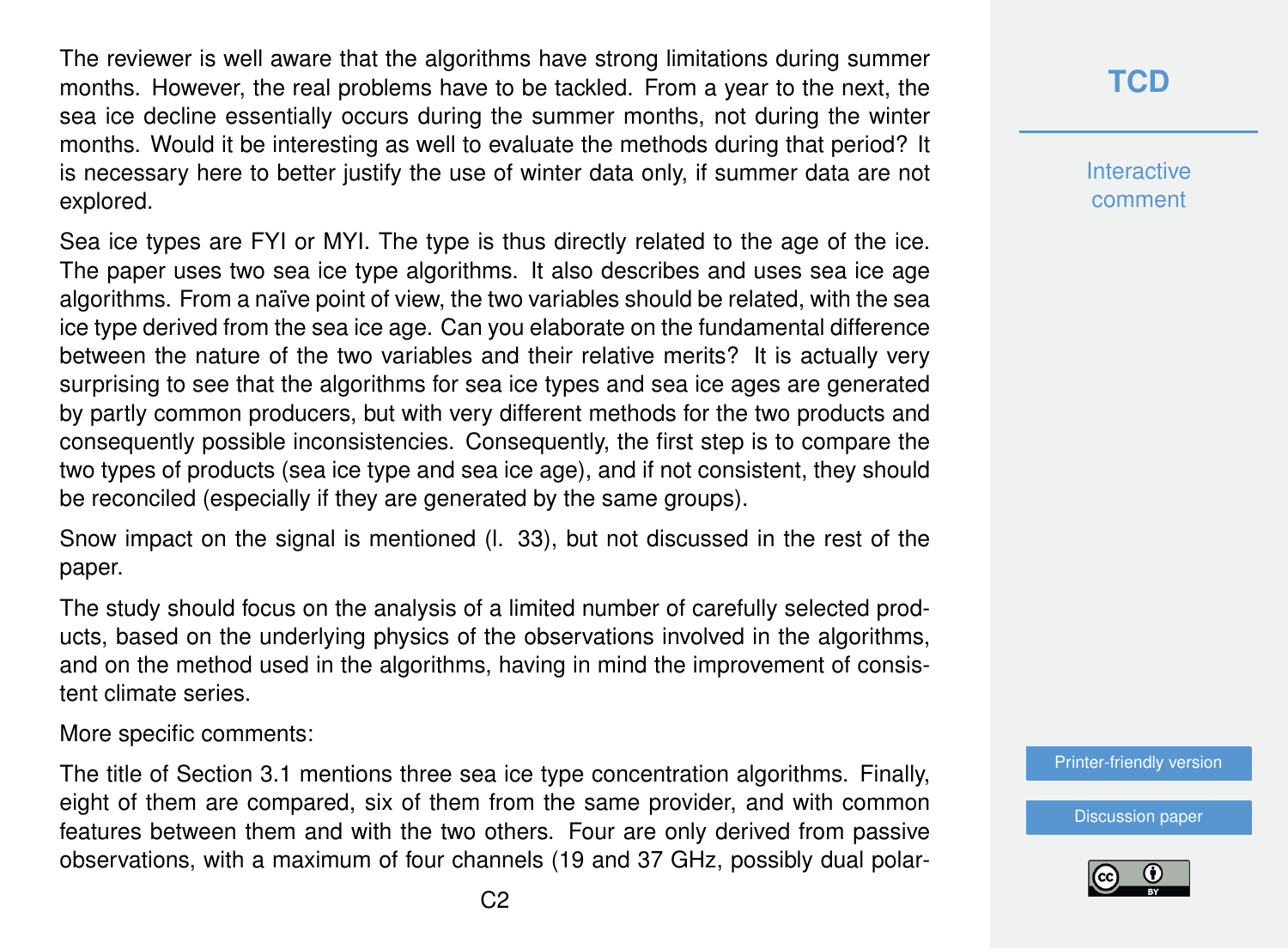izations) at 25 km resolution. The four others are also using active microwaves, and they benefit from a twice better spatial resolution. Note that it is not clear if it is the spatial resolution of the product that is mentioned or its sampling. Any possibility to limit the number of products for comparisons, based on the physics of the observations? From the six products provided by ECICE, which ones are recommended by the provider? I would understand the comparisons of products with rather different passive microwave observations, with lower frequencies for instance. But here it is just the comparison of different ways of combining passive microwaves that have been around for several decades (starting in the 80s). In addition, the fundamental differences between the C and Ku bands of ASCAT and QSCAT is not discussed much, as well as their differences in terms of incidence angles or polarizations. These are real issues when building climate series. Similar comments apply to the sea ice age algorithms and sea ice type algorithms, with a lack of explanation of their differences in terms of physics.

The tie points (section 3.2) are estimated on data covering almost all year. Why not extending them to the year for the derivation of a MYI product applicable to the full year? Would it be possible to analyze the seasonality of the responses on Figure 3? That could justify the use of winter months only. It would be also very informative to present similar results for the ASCAT and QSCQT backscattering parameters (same as Figure 3, with addition of information on the seasonal cycle).

Figure 4 raises some questions. It seems that, regardless of the SIA product (SICCI or NSIDC), the extent of the multi-year ice steadily declines during the winter (ice with age > 1yr). I would expect it to decrease during the summer, but not during the winter months. If one makes the fair assumption that the sea ice does not melt during the first part of the winter, it means that the multi-year ice is transformed in FYI during the winter? That would be an interesting rejuvenating process! In the ECICE products, this is not observed: in general, MYI is stable or slightly increases during the first part of the winter, as expectation. The behavior of the SIAs seems very questionable and

## **[TCD](https://www.the-cryosphere-discuss.net/)**

**Interactive** comment

[Printer-friendly version](https://www.the-cryosphere-discuss.net/tc-2019-200/tc-2019-200-RC1-print.pdf)

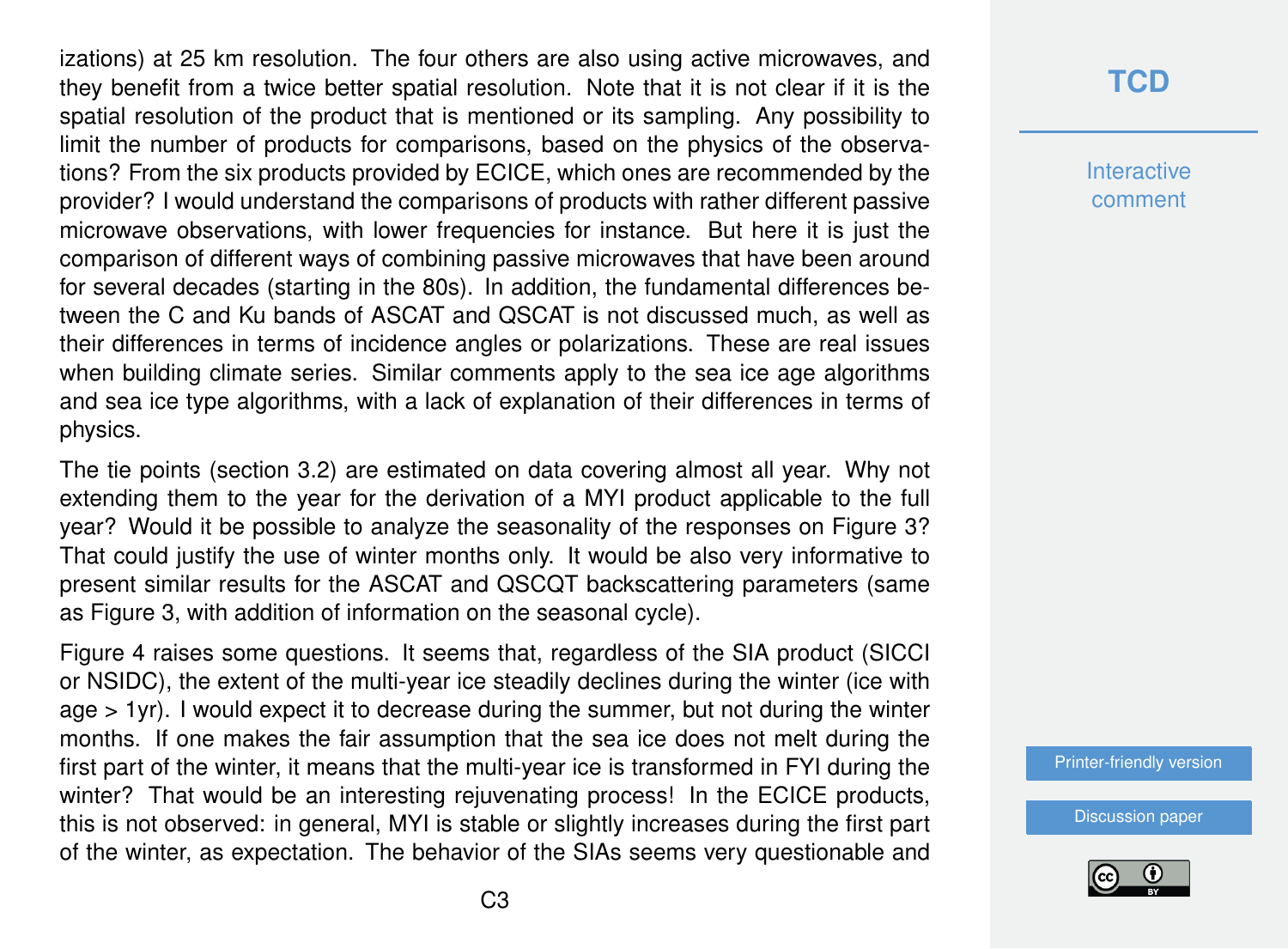should be commented. Still on Figure 4, from April 2016 to October 2016, the MYI extent from SICCI-SIA is constant: this should mean that all the FYI melted during that summer. Is that confirmed by other observations? Note that the NSIDC-SIA product does not observe it and there is a ratio of ∼1.6 between the two SIA estimates for that month, raising doubts again on the SIA products. These key aspects have to be clarified before any quantitative analysis of the differences between the ECICE and the SIA in 4.1.1.

As already said, comparison between the SIT and SIA have to be performed before other comparisons, as these products are both related to the ice age. Figures 6-7 actually provide an indirect comparison of the two SIT products. It would be much more efficient and clearer to directly compare the two SITs. The conclusion from the comparisons between the SIT and the SITC that the ECICE QSCAT are the best SITC product is very surprising and not convincing (l. 244 and following). The 'validation' with the tie point is not more convincing. The ECICE QSCAT 1 and QSCAT 2 products provide rather different results, especially at the beginning of the winter season (Figures 6-8-9). If it was the addition of the QSCAT that was beneficial to the retrieval, more stable results would be expected between QSCAT 1 and QSCAT 2. The spatial resolution issue is never discussed in the analysis, but all the ECICE products with QCSQT and ASCAT have twice the spatial resolution of the purely passive microwave products. That can clearly help the comparison with other products. Second the ECICE QSCAT 2 is the only product without the 19 GHz channel (19GHz has twice worse spatial resolution than the 37 GHz channels). That can help improve the final spatial resolution of the product for comparison with other parameters. All these factors can play a role in the differences between the algorithms, and should be discussed. Note that the notion of spatial resolution in this paper is very unclear, as it is likely closer to the spatial sampling of the data.

The validation with the SAR data could be very interesting. However, it is not quantified and only based on the qualitative examination of SAR images, without much informa-

### **[TCD](https://www.the-cryosphere-discuss.net/)**

**Interactive** comment

[Printer-friendly version](https://www.the-cryosphere-discuss.net/tc-2019-200/tc-2019-200-RC1-print.pdf)